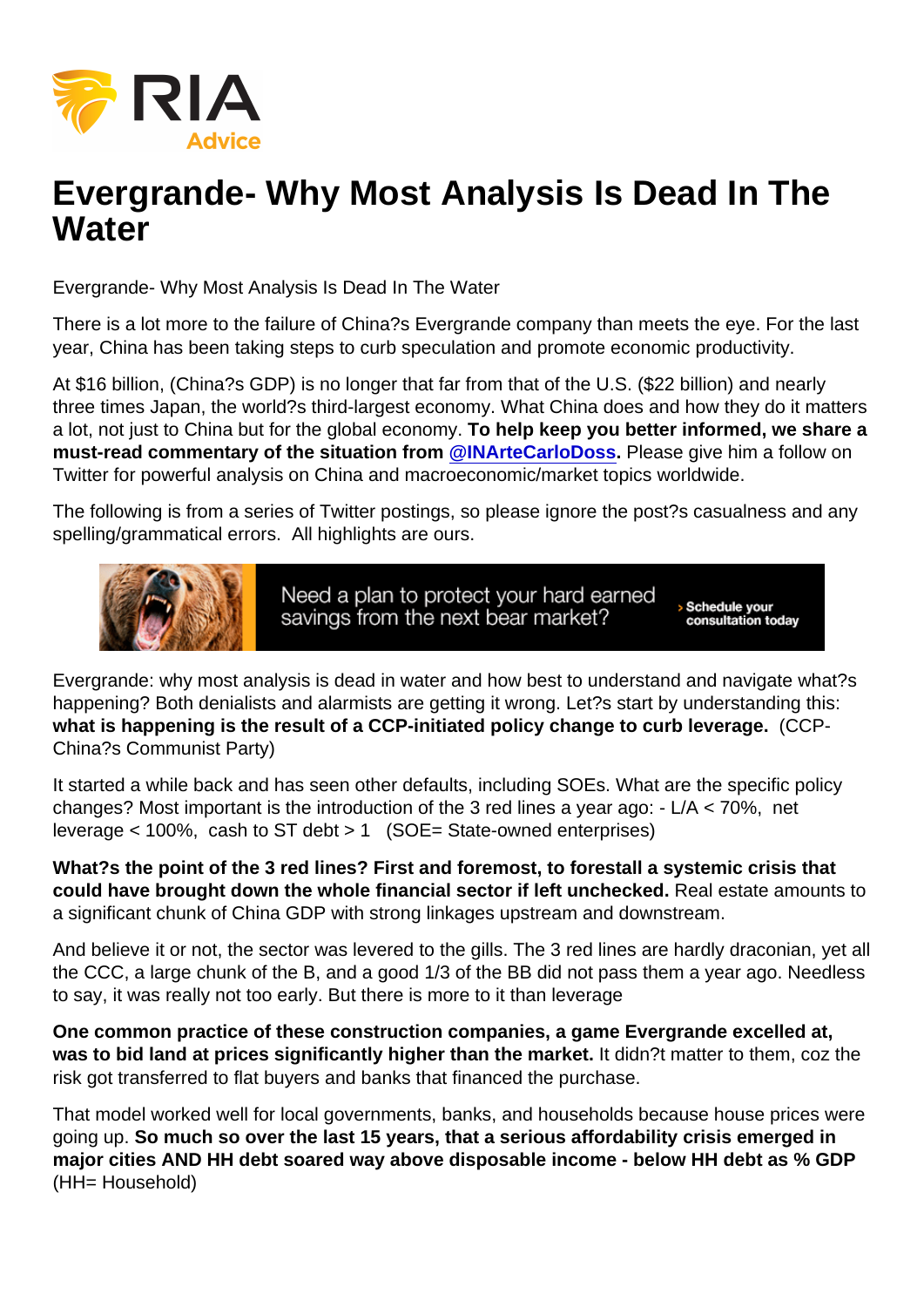

So, it wasn?t hard to figure out the economic disaster in the making: exponential price rises with explosive HH and Construction leverage. But that?s not all. There is another problem that escapes most China analysts.

**As a result of years of seeking easy growth through construction and leverage, the misallocation of capital was : 1- capital starving more innovative and high tech sectors (see chart) and 2- creating a headwind for a re-balancing towards a more consumption-driven growth.**

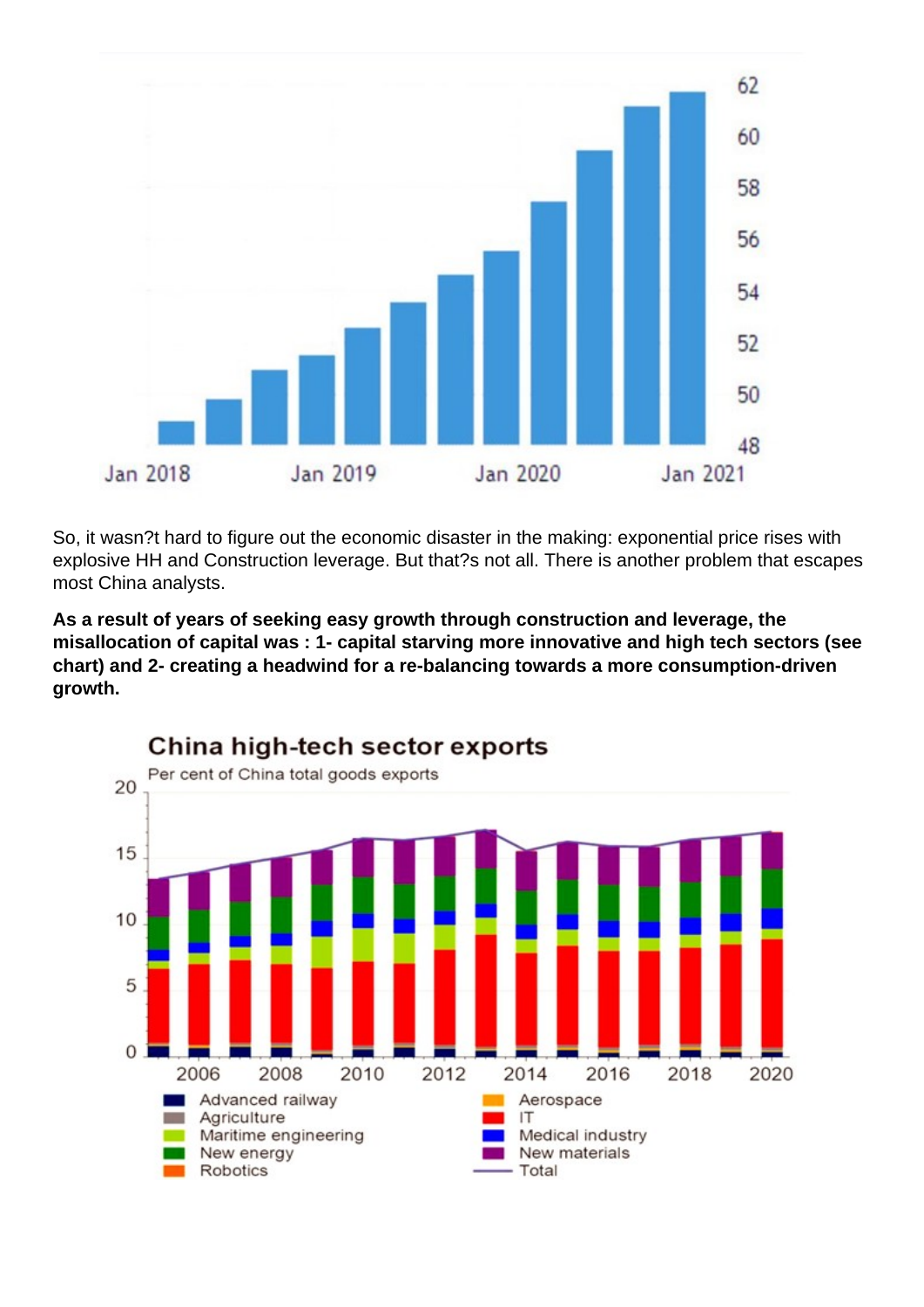**At some point, reigning in lending to the RE sector became vital in order to address the structural issue of capital misallocation**. That also explains the curbs on VC investments in RE and most importantly, a curb on all the irregularities that characterized RE. (RE=real estate)

The issue of irregularities is at the core of what is happening with Evergrande. More on that later. It?s a long introduction, but it seemed important to explain these issues to understand the longterm nature of this problem and why its resolution will be tedious.

So, there is a new paradigm dictated by a set of economic realities that CCP could no longer ignore, and most importantly, they can relax the rules a bit, but can?t reverse course. **They can?t allow consumers to be bust nor a rogue unproductive sector to balloon further.**

The tail risk emanating from the implementation of this new paradigm is being priced in. It?s not only Evergrande?s credit that is collapsing but the whole HY market. **Contagion is AT work. China HY is some 10% away from its March 2020 low?.that?s not benign** (HY= High yield aka Junk Bonds)



Within construction, many weak operators are seeing their credit collapse: Fantasia, R&F, Suna, China Aoyuan. But that?s not all. **The stress is spreading to the banks and financials.** Here is Minsheng and Ping An - next level up would be IG starting to show stress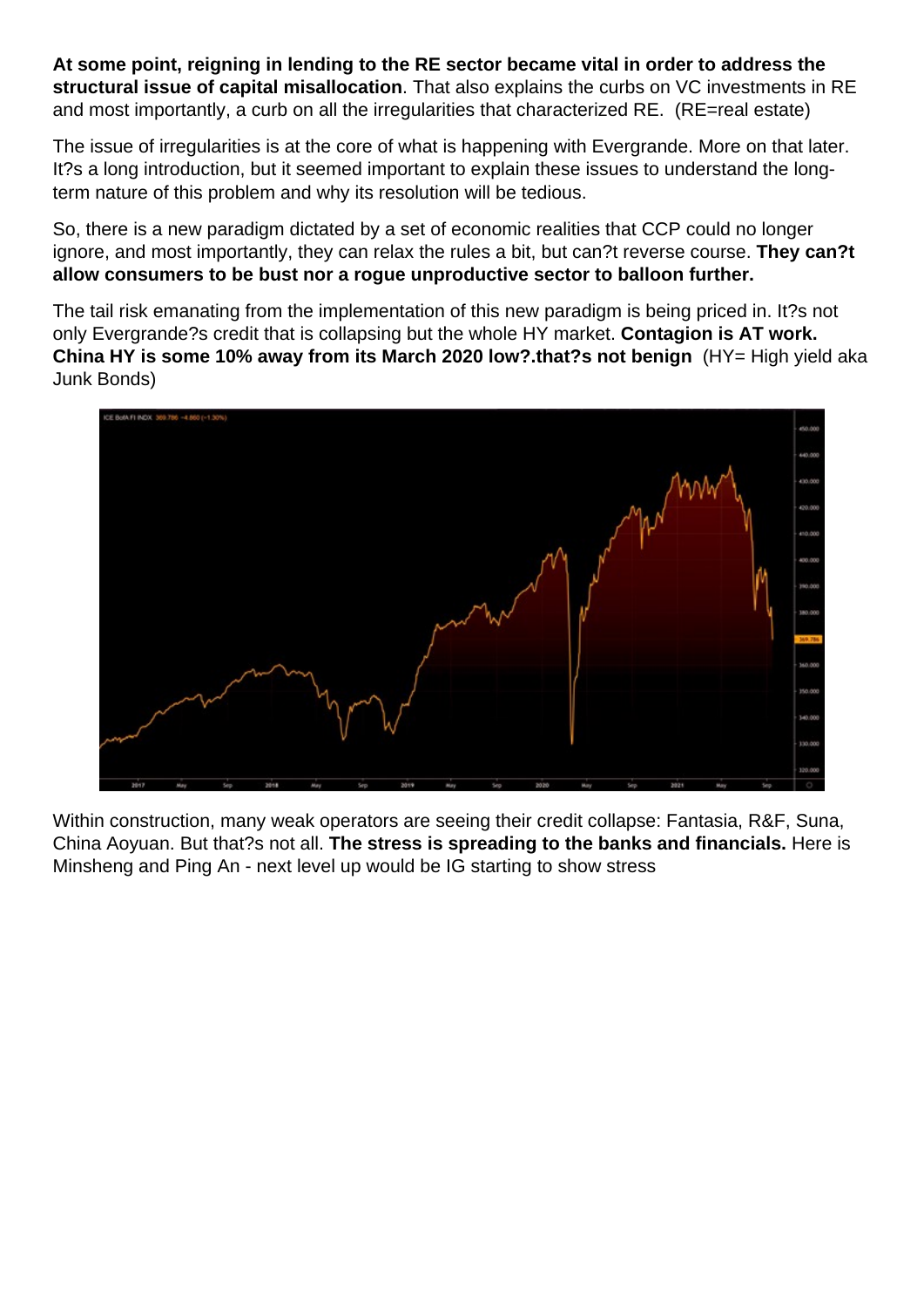

So, we established that we are in the phase of pricing the tail risk. All in all, it?s pretty China-centric for now. **How could it create contagion beyond? There are significant losses already for the international holders of China credit and equities. That?s one channel.**

Any broader contagion on towards the financial sector in China will prompt temporary policy responses like liquidity injection (done this week). **But don?t expect a turnaround. They can?t. How will it resolve itself? Well, it started with leverage as the big issue.**

## **So it will get resolved through asset sales. Idiosyncratic stories will dominate. Stronger balance sheet players will snap land and construction sites. SOEs will snap some assets. State will unwind bad players to help make whole employees and home buyers.**

There is a shady side to many of these construction sites, none more so than Evergrande and their Wealth management products sold mostly to employees. They can?t discharge the guarantees on many of these products and there are rumors of insider selling.

Expect more rot to be exposed, trials, accountability, compensation, etc?Stabilizing the onshore property market will be long, arduous, and risky. **Evergrande alone has an order book of 1,7 m residential units. Those are down-paid for, yet unfinished.**

Uncertainty and volatility will remain elevated. None of the ill-informed ? they will bail them out ? scenario is possible. **One thing is certain, there will be a protracted construction slump in activity and price increases.** CCP might not allow for house and land prices to fall.

**There?s obviously a read-cross for all commodities, but mostly steel. Dalian Iron Ore started collapsing in July and never looked back. Unsurprisingly, August showed the biggest drop in steel output on record?**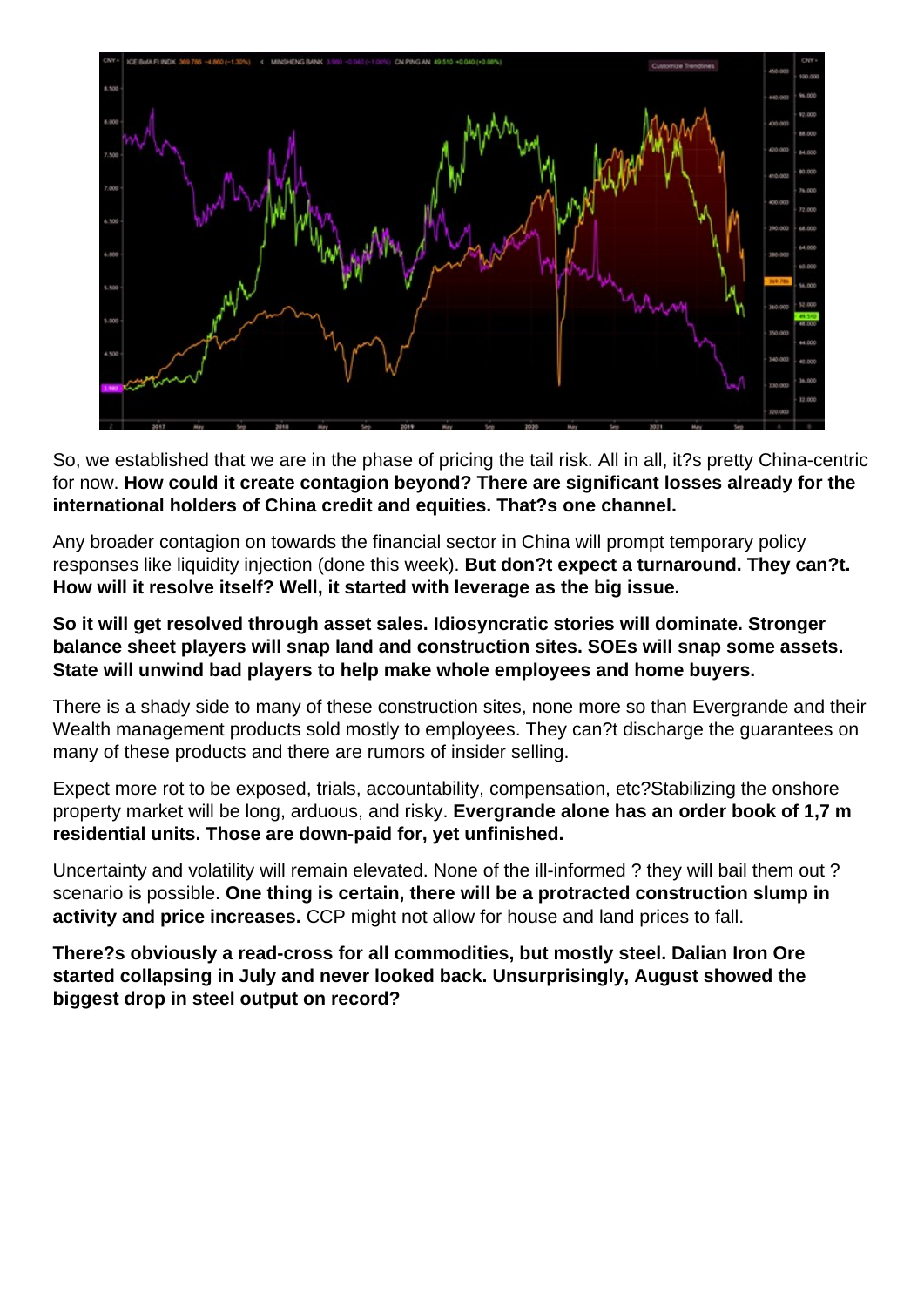And guess who is taking note? The miners are. That?s how contagion works. Aussie miners are the obvious play here: you can see that RIO has established a downtrend and is looking primed for a large move down. [\\$BHP](https://twitter.com/search?q=$BHP&src=cashtag_click) and [\\$FMG](https://twitter.com/search?q=$FMG&src=cashtag_click) looking equally awful.

It?s not only a commercial issue. China?s consumers are very levered and while output has been restored to pre-COVID levels, consumers can?t keep up. Retail sales plunged recently to 11% below trend and all high-frequency measures are showing sluggish spending.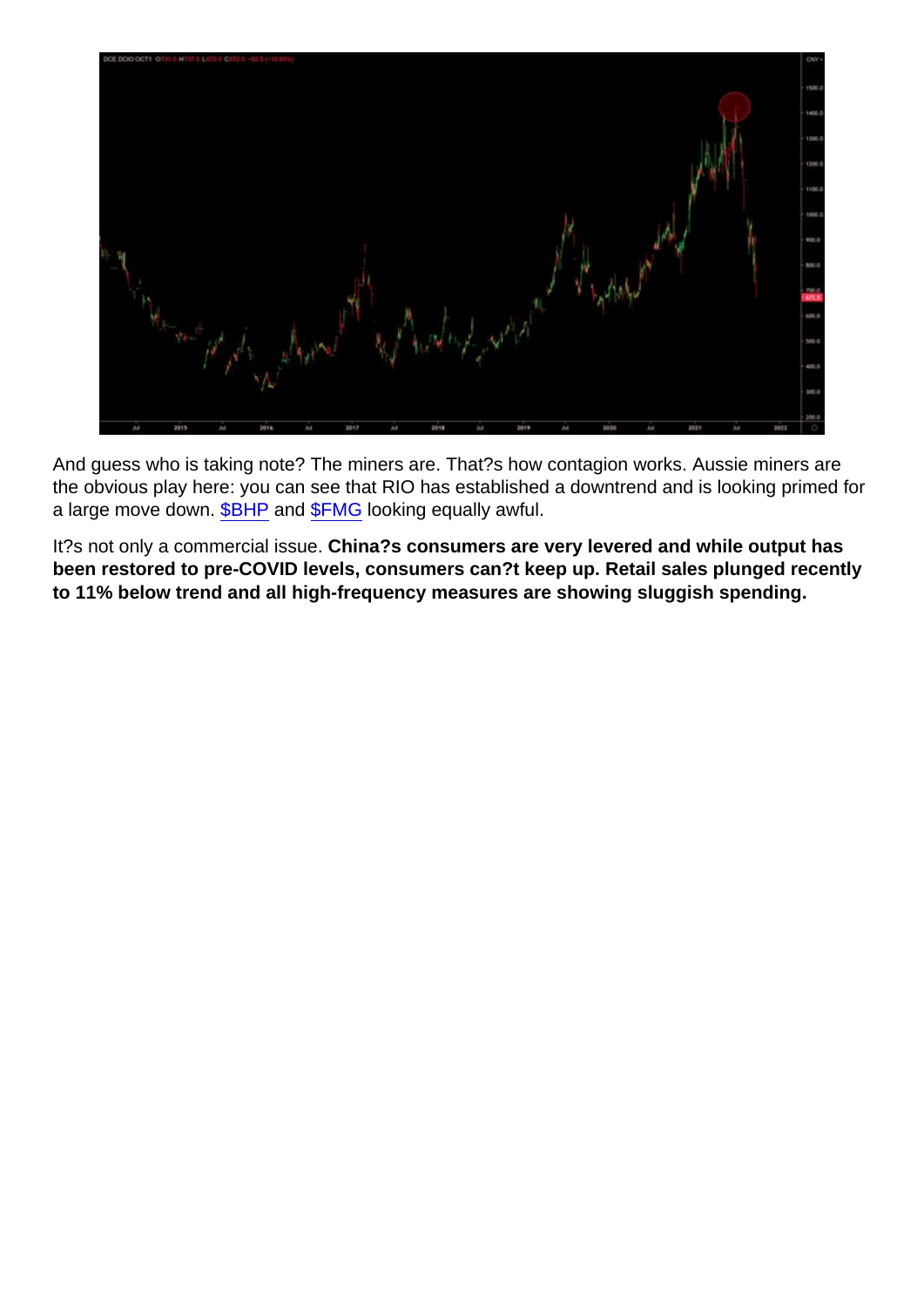

## China nominal retail sales  $(100 = Dec 2019)$

Source: Pictet Asset Management, CEIC, Refinitiv

And China is looking at a winter of power shortages that is going to challenge its output further**. It?s looking pretty dire, and a last level of pernicious contagion will come from the losses all unsuspecting US moms and pops will incur following years of reckless inflows.**

While some signs of funding stress are emerging like the Onshore USD/CNY 1y swap rates ticking up, it?s still largely benign. China is a financial system where state and banks are one and liabilities locally dominated and held.

**If funding stress signs don?t emerge, don?t conclude that there is no contagion. Contagion is playing out already if you know where to look.**